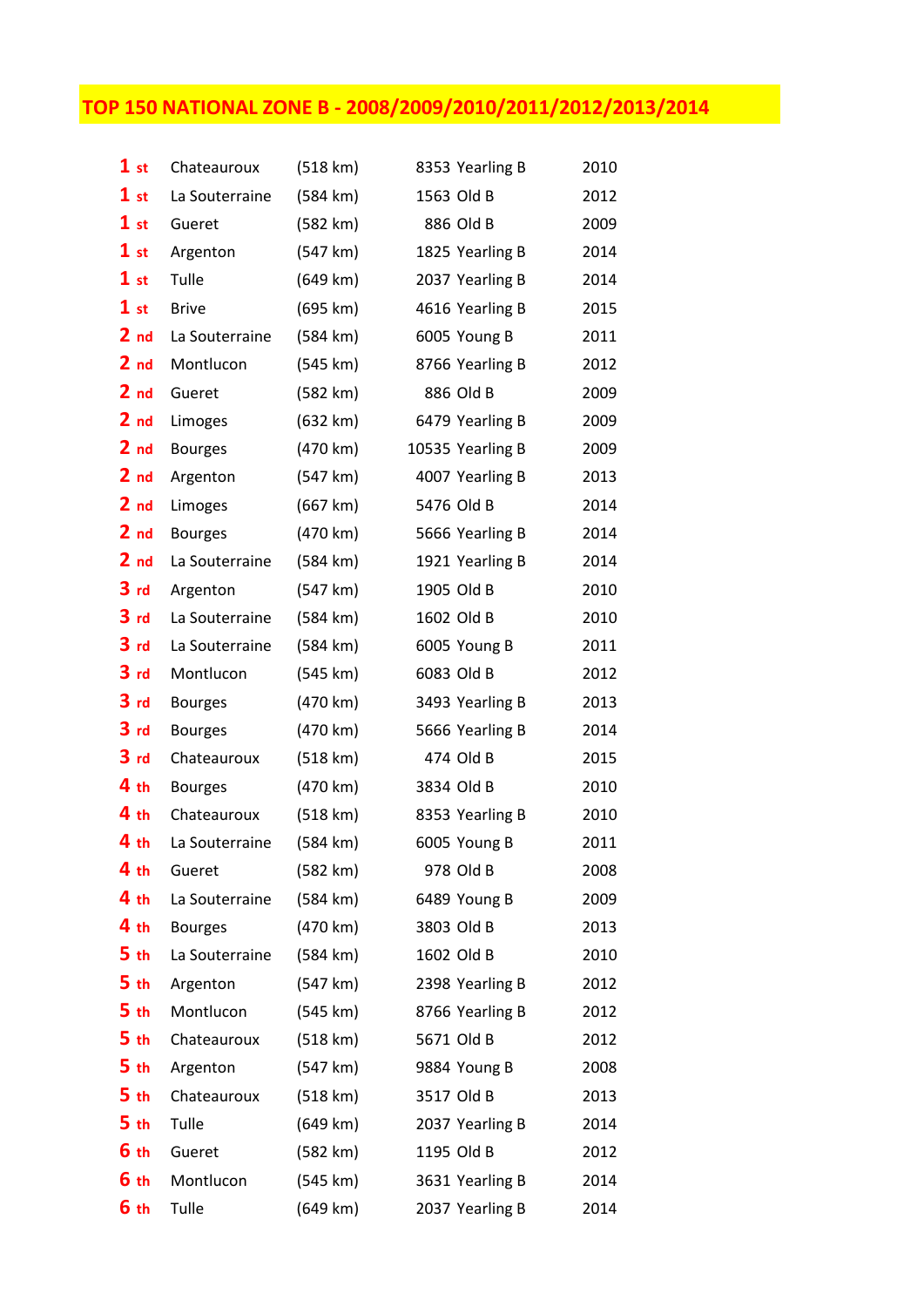| 6 <sub>th</sub>  | La Souterraine | (584 km)           | 3953 young B    | 2014 |
|------------------|----------------|--------------------|-----------------|------|
| 7 <sub>th</sub>  | Argenton       | (547 km)           | 1905 Old B      | 2010 |
| 7 <sub>th</sub>  | Chateauroux    | (518 km)           | 5997 Yearling B | 2012 |
| 7 <sub>th</sub>  | <b>Bourges</b> | (470 km)           | 14205 Young B   | 2009 |
| 7 <sub>th</sub>  | Tulle          | (649 km)           | 2037 Yearling B | 2014 |
| 8 <sub>th</sub>  | La Souterraine | (584 km)           | 1602 Old B      | 2010 |
| 8 <sub>th</sub>  | Argenton       | (547 km)           | 1905 Old B      | 2010 |
| 8 th             | Souillac       | (725 km)           | 2373 Old B      | 2008 |
| 8 th             | <b>Bourges</b> | (470 km)           | 14205 Young B   | 2009 |
| 8 <sub>th</sub>  | La Souterraine | (584 km)           | 1417 Old B      | 2014 |
| 8 <sub>th</sub>  | La Souterraine | (584 km)           | 3953 young B    | 2014 |
| 8 <sub>th</sub>  | Chateauroux    | (518 km)           | 474 Old B       | 2015 |
| 8 <sub>th</sub>  | Limoges        | (667 km)           | 3568 Old B      | 2015 |
| 9 <sub>th</sub>  | Argenton       | (547 km)           | 9884 Young B    | 2008 |
| 9 <sub>th</sub>  | Gueret         | (582 km)           | 978 Old B       | 2008 |
| 9 <sub>th</sub>  | <b>Bourges</b> | (470 km)           | 14205 Young B   | 2009 |
| 9 <sub>th</sub>  | Gueret         | (582 km)           | 886 Old B       | 2009 |
| 9 <sub>th</sub>  | Argenton       | (547 km)           | 2611 Old B      | 2013 |
| 9 <sub>th</sub>  | Montlucon      | (545 km)           | 4106 Yearling B | 2013 |
| 9 <sub>th</sub>  | Tulle          | (649 km)           | 2037 Yearling B | 2014 |
| 10 <sub>th</sub> | La Souterraine | (584 km)           | 1274 Old B      | 2011 |
| 10 <sub>th</sub> | <b>Bourges</b> | (470 km)           | 7285 Yearling B | 2012 |
| 10 <sub>th</sub> | La Souterraine | (584 km)           | 1506 Old B      | 2009 |
| 10 <sub>th</sub> | Argenton       | (547 km)           | 3093 Yearling B | 2015 |
| $11$ th          | Montlucon      | (545 km)           | 8766 Yearling B | 2012 |
| $11$ th          | Gueret         | (582 km)           | 978 Old B       | 2008 |
| $11$ th          | Argenton       | (547 km)           | 2095 Yearling B | 2008 |
| $11$ th          | La Souterraine | $(584 \text{ km})$ | 1506 Old B      | 2009 |
| 11 th            | Argenton       | (547 km)           | 3093 Yearling B | 2015 |
| 12 th            | La Souterraine | (584 km)           | 1629 Old B      | 2008 |
| 12 th            | <b>Bourges</b> | (470 km)           | 14205 Young B   | 2009 |
| 12 th            | La Souterraine | (584 km)           | 1506 Old B      | 2009 |
| 12 <sub>th</sub> | La Souterraine | (584 km)           | 1921 Yearling B | 2014 |
| 12 <sub>th</sub> | Gueret         | (582 km)           | 504 Old B       | 2014 |
| 13 <sub>th</sub> | Gueret         | (582 km)           | 5692 Young B    | 2008 |
| 13 <sub>th</sub> | <b>Bourges</b> | (470 km)           | 6222 Yearling B | 2008 |
| 13 <sub>th</sub> | Souillac       | (725 km)           | 2373 Old B      | 2008 |
| 13 <sub>th</sub> | Argenton       | (547 km)           | 2611 Old B      | 2013 |
| 13 <sub>th</sub> | Issoudun       | (495 km)           | 3340 young B    | 2013 |
| 14 <sub>th</sub> | Chateauroux    | (518 km)           | 8353 Yearling B | 2010 |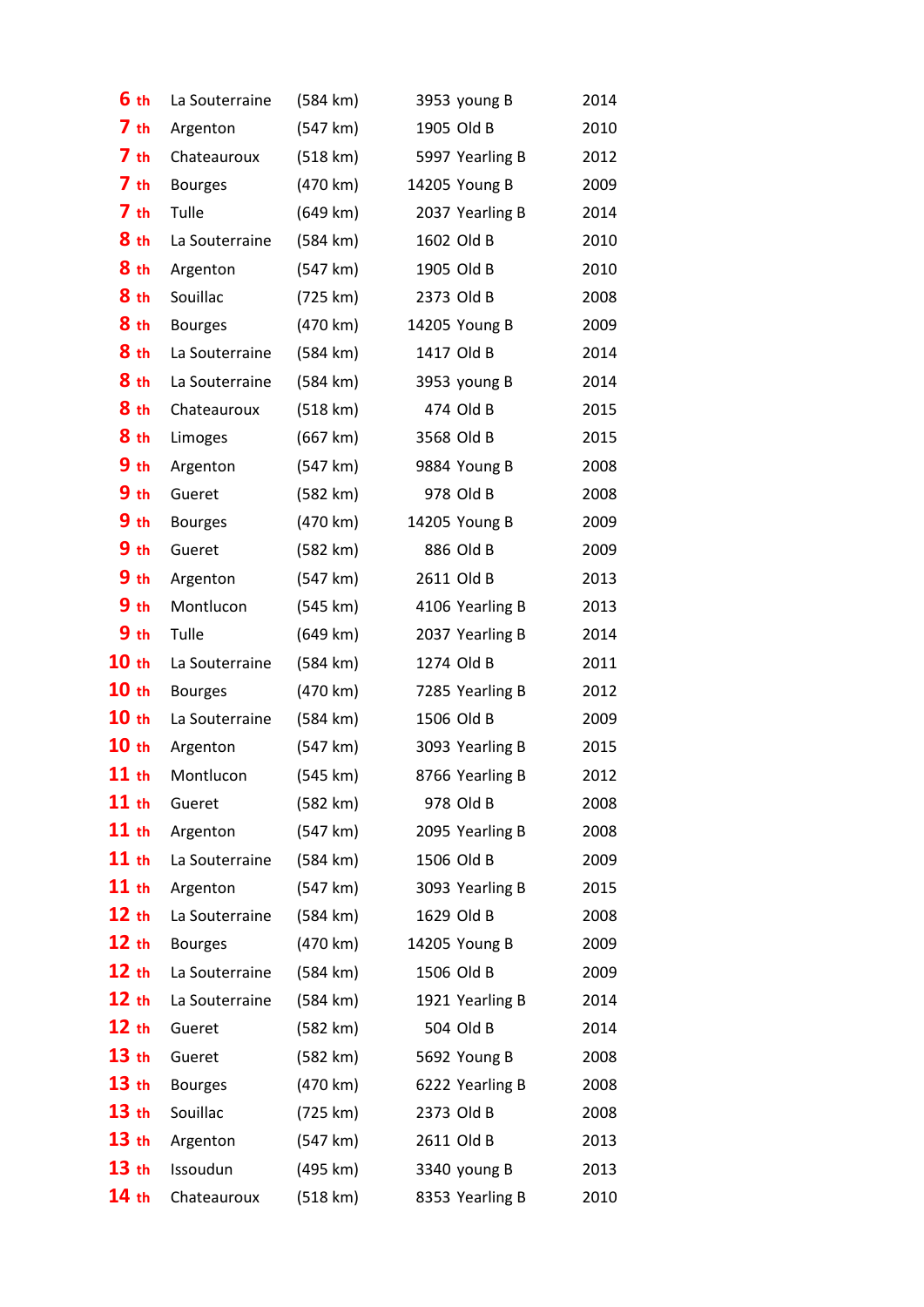| 14th             | Montlucon      | (545 km)           | 6083 Old B      | 2012 |
|------------------|----------------|--------------------|-----------------|------|
| 14 <sub>th</sub> | Gueret         | (582 km)           | 978 Old B       | 2008 |
| 14 <sub>th</sub> | La Souterraine | (584 km)           | 6489 Young B    | 2009 |
| 14 <sub>th</sub> | La Souterraine | (584 km)           | 838 Old B       | 2013 |
| 15 <sub>th</sub> | <b>Bourges</b> | (470 km)           | 5760 Yearling B | 2009 |
| 15 <sub>th</sub> | Gueret         | (582 km)           | 3114 Yearling B | 2013 |
| 15 <sub>th</sub> | Poitiers       | (610 km)           | 2708 Yearling B | 2014 |
| 16th             | Argenton       | (547 km)           | 7809 Yearling B | 2012 |
| 16th             | La Souterraine | (584 km)           | 1629 Old B      | 2008 |
| 16th             | Gueret         | (582 km)           | 589 Yearling B  | 2013 |
| 16th             | Montlucon      | (545 km)           | 2996 Old B      | 2013 |
| 16th             | Montlucon      | (545 km)           | 3631 Yearling B | 2014 |
| 16th             | <b>Bourges</b> | (470 km)           | 5666 Yearling B | 2014 |
| 16th             | Tours          | (498 km)           | 5185 young B    | 2014 |
| 16th             | Chateauroux    | (518 km)           | 5070 Old B      | 2015 |
| 17th             | La Chatre      | (535 km)           | 7806 Yearling B | 2011 |
| 17th             | <b>Bourges</b> | (470 km)           | 14205 Young B   | 2009 |
| 17th             | La Souterraine | (584 km)           | 1506 Old B      | 2009 |
| 17th             | La Souterraine | (584 km)           | 1783 Old B      | 2013 |
| 17th             | Poitiers       | (610 km)           | 2708 Yearling B | 2014 |
| 17th             | Gueret         | (582 km)           | 3593 young B    | 2014 |
| 18 <sub>th</sub> | La Souterraine | (584 km)           | 8461 Young B    | 2008 |
| 18 <sub>th</sub> | Gueret         | (582 km)           | 978 Old B       | 2008 |
| 18th             | <b>Bourges</b> | (470 km)           | 11051 Old B     | 2009 |
| 18 <sub>th</sub> | Gueret         | (582 km)           | 2328 Old B      | 2013 |
| 18 <sub>th</sub> | Montlucon      | (545 km)           | 5478 Yearling B | 2015 |
| 19 <sub>th</sub> | Argenton       | (547 km)           | 3383 Yearling B | 2015 |
| 20 <sub>th</sub> | Gueret         | (582 km)           | 5692 Young B    | 2008 |
| 20 <sub>th</sub> | Argenton       | (547 km)           | 2095 Yearling B | 2008 |
| 20 <sub>th</sub> | Souillac       | (725 km)           | 2373 Old B      | 2008 |
| 20 <sub>th</sub> | Limoges        | $(632 \text{ km})$ | 5830 Yearling B | 2008 |
| 20 <sub>th</sub> | Montlucon      | (545 km)           | 3631 Yearling B | 2014 |
| 20 <sub>th</sub> | Gueret         | (582 km)           | 5821 Yearling B | 2015 |
| $21$ st          | Argenton       | (547 km)           | 1905 Old B      | 2010 |
| $21$ st          | <b>Bourges</b> | (470 km)           | 9146 Old B      | 2010 |
| $21$ st          | Argenton       | (547 km)           | 7809 Yearling B | 2012 |
| $21$ st          | Chateauroux    | (518 km)           | 1725 young B    | 2013 |
| $21$ st          | Montlucon      | (545 km)           | 3631 Yearling B | 2014 |
| 23 <sub>rd</sub> | Chateauroux    | (518 km)           | 8353 Yearling B | 2010 |
| 23 <sub>rd</sub> | Argenton       | (547 km)           | 1203 Old B      | 2011 |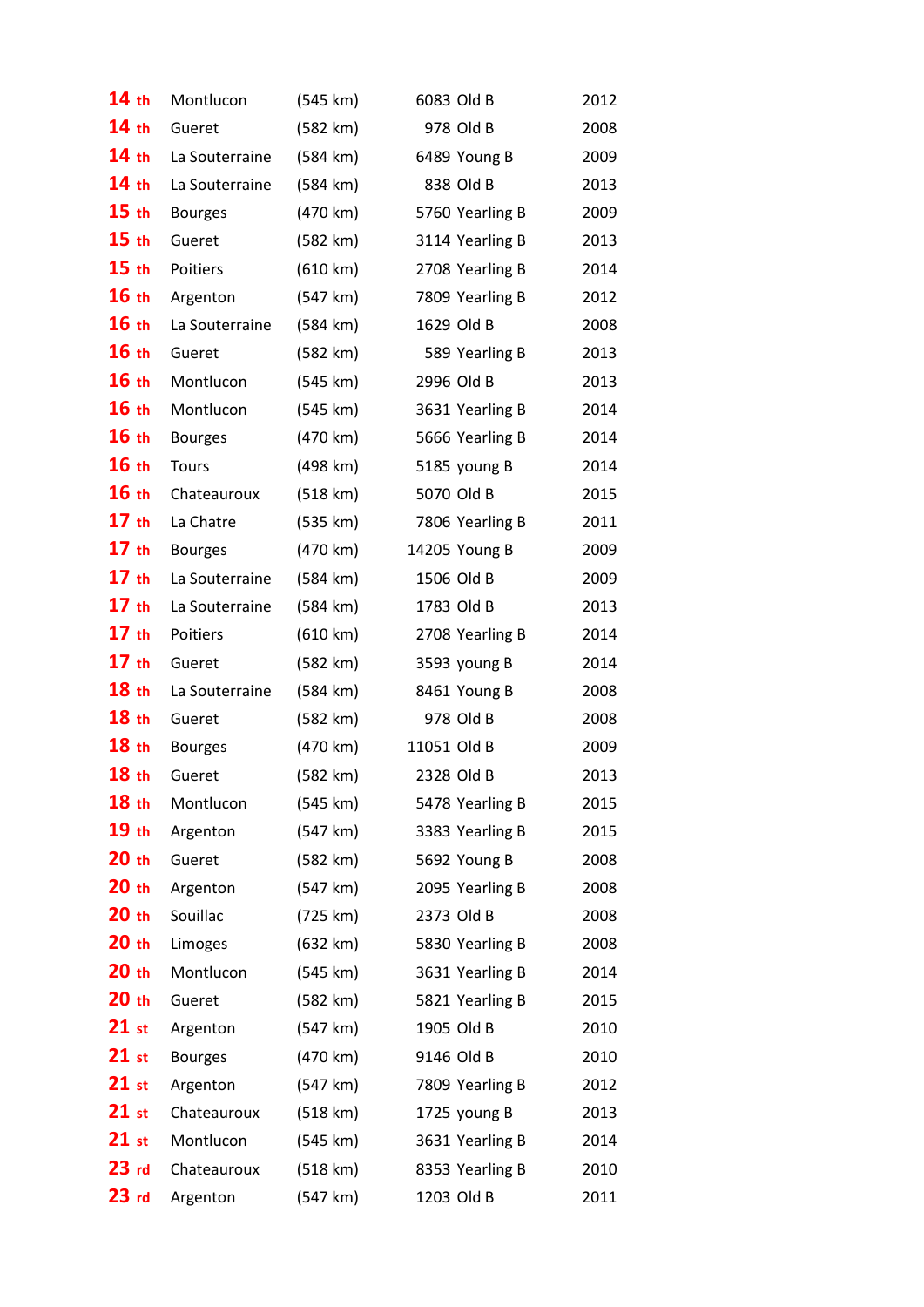| 23 <sub>rd</sub> | Montlucon      | (545 km) | 8766 Yearling B | 2012 |
|------------------|----------------|----------|-----------------|------|
| 23 <sub>rd</sub> | <b>Bourges</b> | (470 km) | 16504 Young B   | 2008 |
| 23 <sub>rd</sub> | La Souterraine | (584 km) | 1629 Old B      | 2008 |
| $23$ rd          | Limoges        | (632 km) | 5830 Yearling B | 2008 |
| 23 <sub>rd</sub> | Tulle          | (649 km) | 2037 Yearling B | 2014 |
| 24 <sub>th</sub> | Argenton       | (547 km) | 7608 Young B    | 2011 |
| 24 <sub>th</sub> | Limoges        | (667 km) | 6052 Yearling B | 2012 |
| $24$ th          | <b>Bourges</b> | (470 km) | 14205 Young B   | 2009 |
| $24$ th          | Gueret         | (582 km) | 886 Old B       | 2009 |
| $24$ th          | Chateauroux    | (518 km) | 474 Old B       | 2015 |
| $25$ th          | Argenton       | (547 km) | 1905 Old B      | 2010 |
| 25 <sub>th</sub> | Argenton       | (547 km) | 2567 Yearling B | 2010 |
| 26th             | Gueret         | (579 km) | 4675 Young B    | 2010 |
| 26th             | <b>Nevers</b>  | (466 km) | 633 Old B       | 2013 |
| 26th             | <b>Bourges</b> | (470 km) | 5691 Old B      | 2015 |
| 27th             | La Souterraine | (584 km) | 1602 Old B      | 2010 |
| 27th             | <b>Bourges</b> | (470 km) | 9821 Old B      | 2011 |
| 27th             | <b>Bourges</b> | (471 km) | 5333 Yearling B | 2012 |
| 27th             | Limoges        | (632 km) | 2163 Old B      | 2009 |
| $27$ th          | Tulle          | (649 km) | 2037 Yearling B | 2014 |
| 28 <sub>th</sub> | Argenton       | (547 km) | 2567 Yearling B | 2010 |
| 28 <sub>th</sub> | La Souterraine | (584 km) | 6618 young B    | 2012 |
| 28 <sub>th</sub> | Gueret         | (582 km) | 5692 Young B    | 2008 |
| 28 <sub>th</sub> | Limoges        | (632 km) | 5830 Yearling B | 2008 |
| $29$ th          | Gueret         | (582 km) | 5692 Young B    | 2008 |
| 29th             | Souillac       | (725 km) | 2601 Old B      | 2009 |
| 29th             | Tours          | (498 km) | 5185 young B    | 2014 |
| 29th             | Gueret         | (582 km) | 5821 Yearling B | 2015 |
| 29 th            | Argenton       | (547 km) | 3093 Yearling B | 2015 |
| 30 th            | Argenton       | (547 km) | 3740 Old B      | 2011 |
| 30 th            | <b>Bourges</b> | (470 km) | 9628 Yearling B | 2011 |
| 30 th            | Limoges        | (632 km) | 6479 Yearling B | 2009 |
| $31$ st          | <b>Bourges</b> | (470 km) | 3834 Old B      | 2010 |
| $31$ st          | Argenton       | (547 km) | 6803 Yearling B | 2011 |
| <b>31</b> st     | Argenton       | (547 km) | 9884 Young B    | 2008 |
| $31$ st          | <b>Bourges</b> | (470 km) | 5760 Yearling B | 2009 |
| 31 st            | La Souterraine | (584 km) | 838 Old B       | 2013 |
| 31 st            | Tulle          | (649 km) | 4249 Yearling B | 2015 |
| 32 <sub>nd</sub> | Argenton       | (547 km) | 1546 Yearling B | 2011 |
| 32 <sub>nd</sub> | Gueret         | (582 km) | 978 Old B       | 2008 |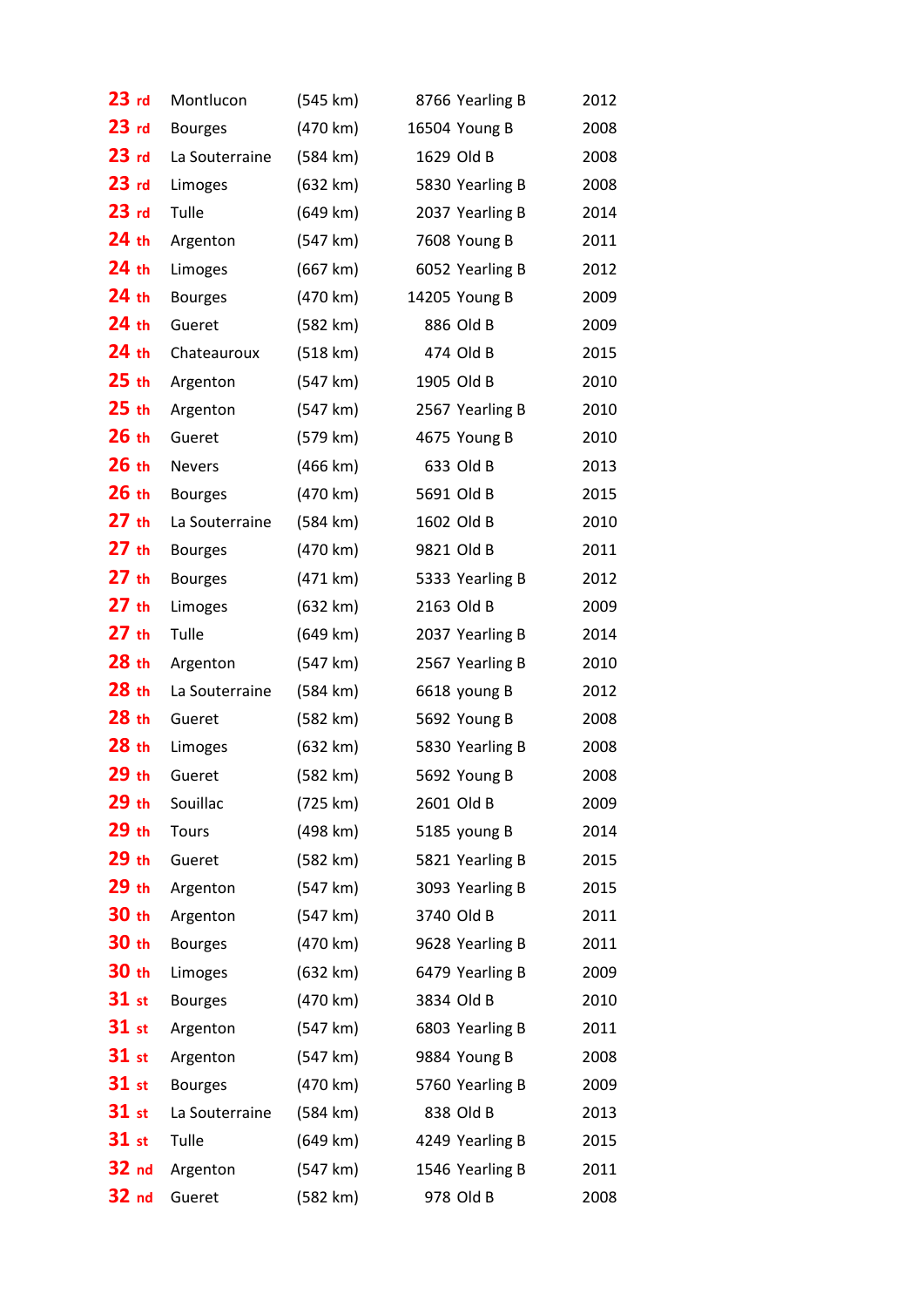| 32 nd            | La Souterraine | (584 km) | 1506 Old B       | 2009 |
|------------------|----------------|----------|------------------|------|
| 32 nd            | Tulle          | (649 km) | 2037 Yearling B  | 2014 |
| 33 <sub>rd</sub> | La Souterraine | (584 km) | 1602 Old B       | 2010 |
| 33 <sub>rd</sub> | La Souterraine | (584 km) | 6382 Young B     | 2010 |
| 33 rd            | Chateauroux    | (518 km) | 6149 Old B       | 2010 |
| 33 rd            | Argenton       | (547 km) | 7809 Yearling B  | 2012 |
| 33 rd            | La Souterraine | (584 km) | 650 Old B        | 2014 |
| 34 th            | La Souterraine | (584 km) | 6005 Young B     | 2011 |
| 34 th            | Argenton       | (547 km) | 8912 Young B     | 2009 |
| 34 th            | La Souterraine | (584 km) | 6489 Young B     | 2009 |
| 34 th            | <b>Bourges</b> | (470 km) | 3803 Old B       | 2013 |
| 34 th            | La Souterraine | (584 km) | 838 Old B        | 2013 |
| 34 th            | Gueret         | (582 km) | 2247 Yearling B  | 2014 |
| 35 th            | <b>Bourges</b> | (470 km) | 11051 Old B      | 2009 |
| 35 <sub>th</sub> | Gueret         | (582 km) | 3114 Yearling B  | 2013 |
| 35 <sub>th</sub> | Montlucon      | (545 km) | 3631 Yearling B  | 2014 |
| 35 <sub>th</sub> | Montlucon      | (545 km) | 5478 Yearling B  | 2015 |
| 36 th            | <b>Bourges</b> | (470 km) | 7942 Yearling B  | 2010 |
| 36 th            | La Chatre      | (535 km) | 5452 Old B       | 2011 |
| 36 th            | Argenton       | (547 km) | 9884 Young B     | 2008 |
| 36 th            | La Souterraine | (584 km) | 6489 Young B     | 2009 |
| 37 <sub>th</sub> | Argenton       | (547 km) | 2567 Yearling B  | 2010 |
| 37 <sub>th</sub> | Argenton       | (547 km) | 6803 Yearling B  | 2011 |
| 37 th            | Limoges        | (632 km) | 2163 Old B       | 2009 |
| 37 <sub>th</sub> | <b>Bourges</b> | (470 km) | 10535 Yearling B | 2009 |
| 37 <sub>th</sub> | Chateauroux    | (518 km) | 1725 young B     | 2013 |
| 38 th            | Issoudun       | (495 km) | 1182 Old B       | 2013 |
| 40 th            | Gueret         | (582 km) | 1195 Old B       | 2012 |
| 40 th            | Argenton       | (547 km) | 9884 Young B     | 2008 |
| 40 th            | Issoudun       | (495 km) | 3340 young B     | 2013 |
| 40 th            | Issoudun       | (495 km) | 1182 Old B       | 2013 |
| 41 st            | Montlucon      | (545 km) | 8766 Yearling B  | 2012 |
| 41 st            | Limoges        | (632 km) | 6479 Yearling B  | 2009 |
| 42 nd            | Chateauroux    | (518 km) | 6149 Old B       | 2010 |
| 42 nd            | Argenton       | (547 km) | 7809 Yearling B  | 2012 |
| 42 nd            | Gueret         | (582 km) | 886 Old B        | 2009 |
| 42 nd            | Argenton       | (547 km) | 2611 Old B       | 2013 |
| 42 nd            | <b>Nevers</b>  | (466 km) | 2453 young B     | 2013 |
| 42 nd            | Argenton       | (547 km) | 1544 Yearling B  | 2013 |
| $43$ rd          | <b>Bourges</b> | (470 km) | 7942 Yearling B  | 2010 |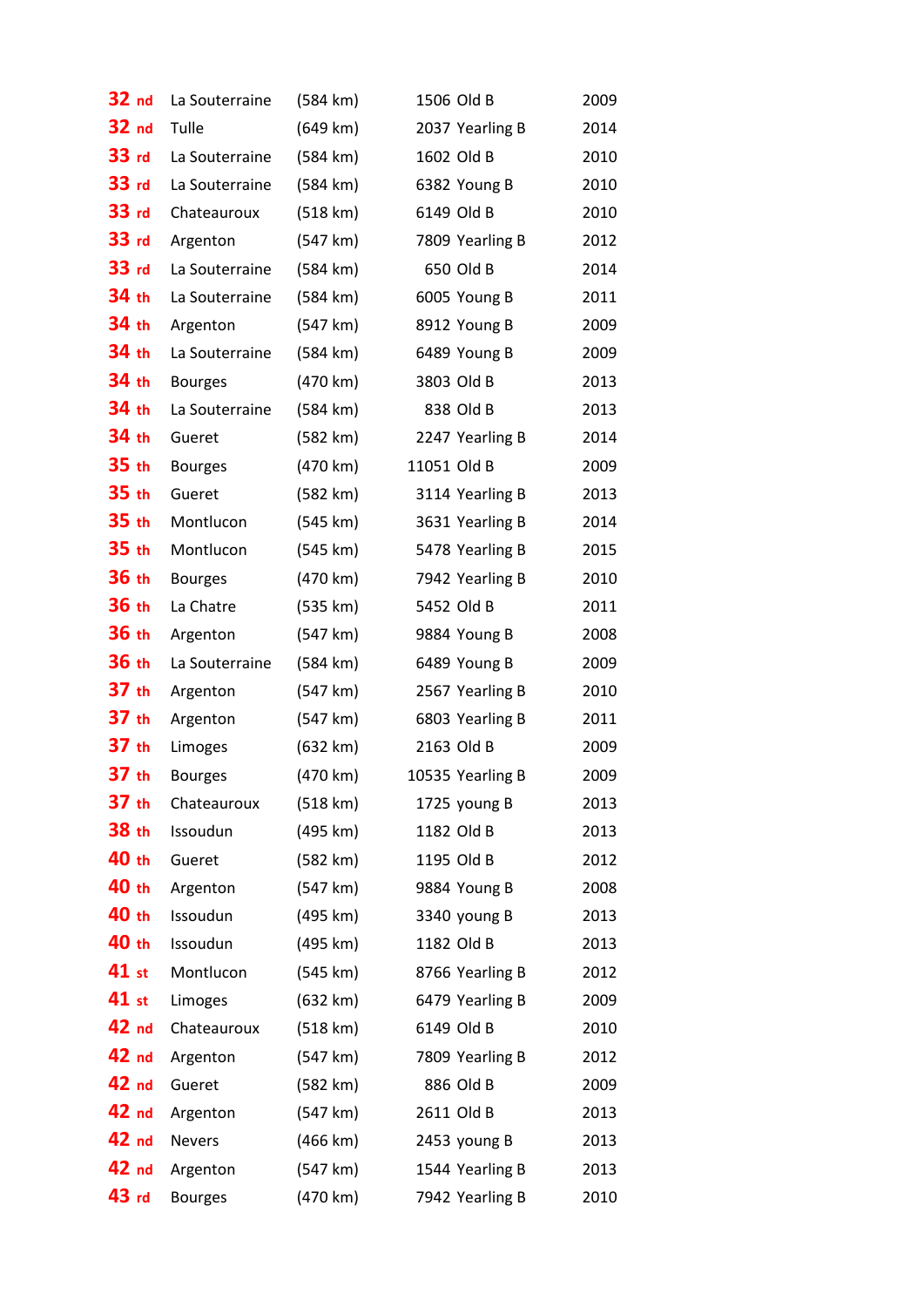| 43 rd            | Chateauroux    | (518 km)           | 6149 Old B       | 2010 |
|------------------|----------------|--------------------|------------------|------|
| 43 rd            | Montlucon      | (545 km)           | 3631 Yearling B  | 2014 |
| 43 <sub>rd</sub> | Chateauroux    | (518 km)           | 474 Old B        | 2015 |
| 43 rd            | <b>Bourges</b> | (470 km)           | 5691 Old B       | 2015 |
| 44 th            | Argenton       | (547 km)           | 2611 Old B       | 2013 |
| 44 th            | La Souterraine | (584 km)           | 650 Old B        | 2014 |
| 45 th            | <b>Bourges</b> | (470 km)           | 7942 Yearling B  | 2010 |
| 45 th            | Gueret         | (582 km)           | 5692 Young B     | 2008 |
| 45 th            | Gueret         | (582 km)           | 978 Old B        | 2008 |
| 45 th            | Gueret         | (582 km)           | 886 Old B        | 2009 |
| 45 th            | La Souterraine | $(584 \text{ km})$ | 1921 Yearling B  | 2014 |
| 45 th            | Argenton       | (547 km)           | 3383 Yearling B  | 2015 |
| 46 th            | <b>Brive</b>   | (698 km)           | 2938 Old B       | 2011 |
| 46 th            | <b>Bourges</b> | (470 km)           | 12199 Young B    | 2011 |
| 46 th            | <b>Nevers</b>  | (466 km)           | 633 Old B        | 2013 |
| 46 th            | La Souterraine | (584 km)           | 1783 Old B       | 2013 |
| 46 th            | Montlucon      | (545 km)           | 3631 Yearling B  | 2014 |
| 46 th            | Limoges        | (667 km)           | 3568 Old B       | 2015 |
| 47 th            | Argenton       | (547 km)           | 4232 Old B       | 2012 |
| 47 th            | <b>Bourges</b> | (470 km)           | 10535 Yearling B | 2009 |
| 47 th            | Montlucon      | (545 km)           | 3631 Yearling B  | 2014 |
| 47 th            | Gueret         | (582 km)           | 5821 Yearling B  | 2015 |
| 48 th            | Limoges        | (632 km)           | 4331 Old B       | 2009 |
| 48 th            | <b>Bourges</b> | (470 km)           | 4284 Yearling B  | 2015 |
| 49 th            | Gueret         | (582 km)           | 978 Old B        | 2008 |
| 49 th            | La Souterraine | (584 km)           | 1783 Old B       | 2013 |
| 49 th            | Chateauroux    | (518 km)           | 4158 Yearling B  | 2014 |
| 50 th            | Chateauroux    | (518 km)           | 6149 Old B       | 2010 |
| 50 th            | Argenton       | (547 km)           | 4232 Old B       | 2012 |
| 50 th            | <b>Bourges</b> | (470 km)           | 5666 Yearling B  | 2014 |
| $51$ st          | Argenton       | (547 km)           | 9884 Young B     | 2008 |
| $51$ st          | La Souterraine | (584 km)           | 1506 Old B       | 2009 |
| $51$ st          | Gueret         | (582 km)           | 2328 Old B       | 2013 |
| $51$ st          | Chateauroux    | (518 km)           | 474 Old B        | 2015 |
| 52 <sub>nd</sub> | La Souterraine | (584 km)           | 1274 Old B       | 2011 |
| 52 nd            | La Souterraine | (584 km)           | 1506 Old B       | 2009 |
| 52 <sub>nd</sub> | Limoges        | (632 km)           | 6479 Yearling B  | 2009 |
| <b>53 rd</b>     | Argenton       | (547 km)           | 1905 Old B       | 2010 |
| 53 <sub>rd</sub> | La Souterraine | (584 km)           | 1274 Old B       | 2011 |
| 53 <sub>rd</sub> | Gueret         | (582 km)           | 2247 Yearling B  | 2014 |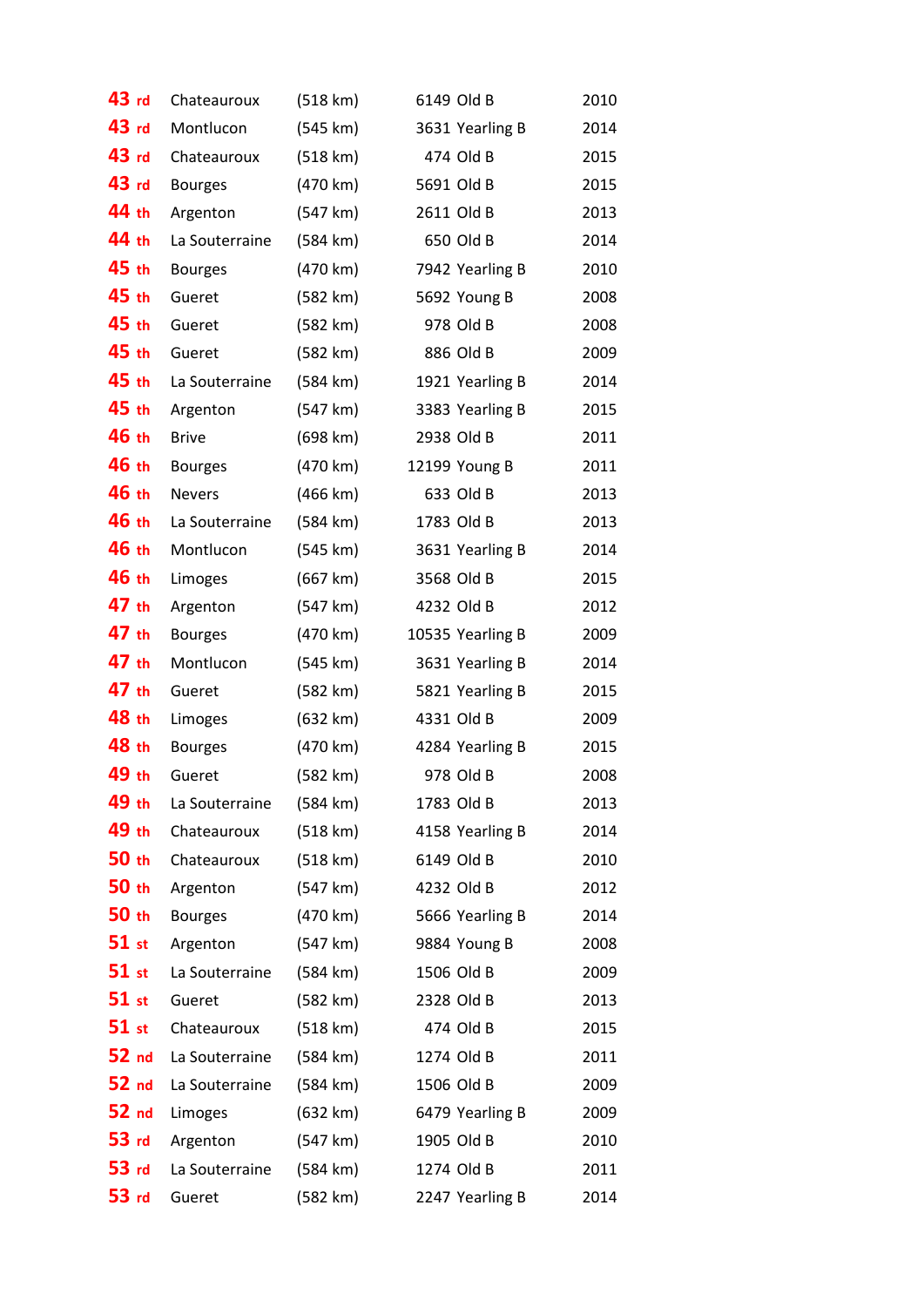| 53 rd            | <b>Bourges</b> | (470 km) | 5666 Yearling B  | 2014 |
|------------------|----------------|----------|------------------|------|
| 54 th            | Argenton       | (547 km) | 3761 Old B       | 2010 |
| 54 th            | <b>Bourges</b> | (470 km) | 3834 Old B       | 2010 |
| 54 th            | La Chatre      | (535 km) | 5452 Old B       | 2011 |
| 54 th            | La Souterraine | (584 km) | 1274 Old B       | 2011 |
| 54 th            | Montlucon      | (545 km) | 8766 Yearling B  | 2012 |
| 54 th            | Gueret         | (582 km) | 978 Old B        | 2008 |
| 54 th            | Argenton       | (547 km) | 19925 Yearling B | 2015 |
| 55 th            | La Chatre      | (535 km) | 5452 Old B       | 2011 |
| 55 th            | Montlucon      | (545 km) | 6083 Old B       | 2012 |
| 55 th            | Limoges        | (632 km) | 5830 Yearling B  | 2008 |
| 55 <sub>th</sub> | Argenton       | (547 km) | 1825 Yearling B  | 2014 |
| 57 th            | Argenton       | (547 km) | 3740 Old B       | 2011 |
| 57 th            | Gueret         | (582 km) | 961 Old B        | 2011 |
| 58 th            | Chateauroux    | (518 km) | 7400 Old B       | 2010 |
| 58 th            | La Souterraine | (584 km) | 1274 Old B       | 2011 |
| 58 th            | Chateauroux    | (518 km) | 3517 Old B       | 2013 |
| 58 th            | <b>Bourges</b> | (470 km) | 6802 young B     | 2014 |
| 58 th            | Chateauroux    | (518 km) | 7877 Yearling B  | 2015 |
| 59 th            | La Souterraine | (584 km) | 1563 Old B       | 2012 |
| 59 th            | <b>Bourges</b> | (470 km) | 10535 Yearling B | 2009 |
| 59 th            | Argenton       | (547 km) | 2611 Old B       | 2013 |
| 59 th            | Argenton       | (547 km) | 4007 Yearling B  | 2013 |
| 59 th            | Limoges        | (667 km) | 5476 Old B       | 2014 |
| 60 th            | Argenton       | (547 km) | 2611 Old B       | 2013 |
| 60 th            | Gueret         | (582 km) | 5821 Yearling B  | 2015 |
| 60 th            | Montlucon      | (545 km) | 3124 Old B       | 2015 |
| 61 st            | Argenton       | (547 km) | 1203 Old B       | 2011 |
| 61 st            | Gueret         | (582 km) | 1195 Old B       | 2012 |
| 61 st            | Gueret         | (582 km) | 978 Old B        | 2008 |
| 61 st            | Issoudun       | (495 km) | 3340 young B     | 2013 |
| 61 st            | Gueret         | (582 km) | 2247 Yearling B  | 2014 |
| 62 <sub>nd</sub> | La Chatre      | (535 km) | 5452 Old B       | 2011 |
| 62 <sub>nd</sub> | Chateauroux    | (518 km) | 1725 young B     | 2013 |
| 62 <sub>nd</sub> | La Souterraine | (584 km) | 1783 Old B       | 2013 |
| $63$ rd          | Limoges        | (632 km) | 4331 Old B       | 2009 |
| $63$ rd          | Chateauroux    | (518 km) | 4158 Yearling B  | 2014 |
| 63 th            | Montlucon      | (545 km) | 3631 Yearling B  | 2014 |
| 64 th            | Chateauroux    | (518 km) | 6149 Old B       | 2010 |
| 64 th            | Argenton       | (547 km) | 2611 Old B       | 2013 |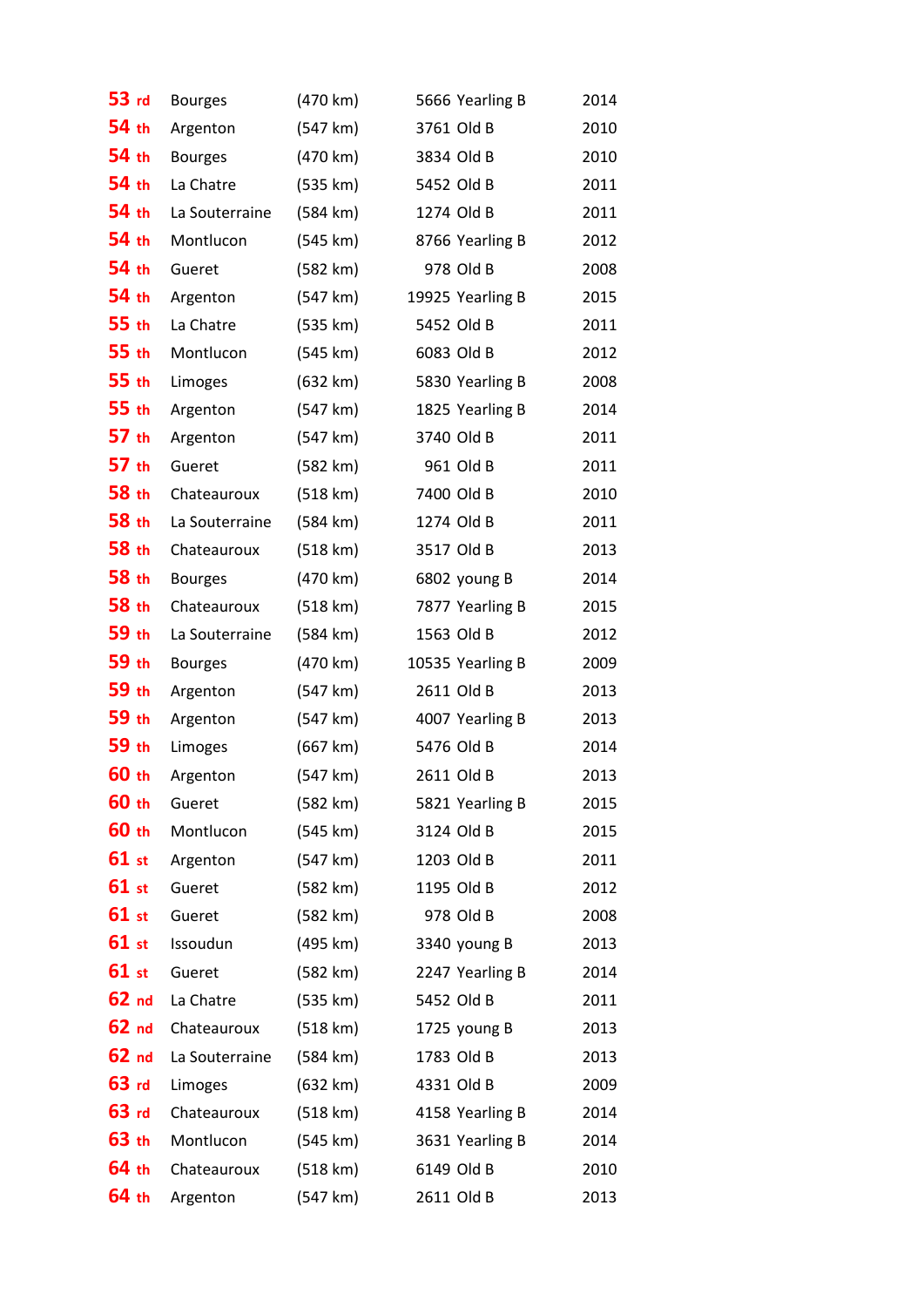| 64 th            | Montlucon      | (545 km) | 5478 Yearling B | 2015 |
|------------------|----------------|----------|-----------------|------|
| 65 th            | <b>Bourges</b> | (470 km) | 9146 Old B      | 2010 |
| 65 th            | Chateauroux    | (518 km) | 6149 Old B      | 2010 |
| 65 th            | La Chatre      | (535 km) | 5452 Old B      | 2011 |
| 65 th            | La Souterraine | (584 km) | 1563 Old B      | 2012 |
| 65 th            | La Souterraine | (584 km) | 6489 Young B    | 2009 |
| 65 th            | Gueret         | (582 km) | 886 Old B       | 2009 |
| <b>66 th</b>     | <b>Bourges</b> | (470 km) | 14205 Young B   | 2009 |
| <b>66 thy</b>    | Argenton       | (547 km) | 3809 young B    | 2013 |
| 66 th            | Gueret         | (582 km) | 5821 Yearling B | 2015 |
| 67 th            | Argenton       | (547 km) | 4232 Old B      | 2012 |
| 67 th            | Montlucon      | (545 km) | 2996 Old B      | 2013 |
| 67 st            | <b>Brive</b>   | (695 km) | 4616 Yearling B | 2015 |
| 68 th            | Chateauroux    | (518 km) | 6149 Old B      | 2010 |
| <b>68 th</b>     | Argenton       | (547 km) | 6803 Yearling B | 2011 |
| 68 th            | La Souterraine | (584 km) | 838 Old B       | 2013 |
| 68 th            | Argenton       | (547 km) | 3809 young B    | 2013 |
| 69 th            | <b>Bourges</b> | (470 km) | 3420 Old B      | 2011 |
| 69 th            | Limoges        | (632 km) | 5830 Yearling B | 2008 |
| 69 th            | Argenton       | (547 km) | 1227 Old B      | 2013 |
| 69 th            | Montlucon      | (545 km) | 2996 Old B      | 2013 |
| 69 th            | Montlucon      | (545 km) | 4106 Yearling B | 2013 |
| 70 th            | La Souterraine | (584 km) | 1629 Old B      | 2008 |
| $71$ st          | <b>Bourges</b> | (470 km) | 7739 Yearling B | 2015 |
| 72 <sub>nd</sub> | La Souterraine | (584 km) | 1506 Old B      | 2009 |
| 72 <sub>nd</sub> | Poitiers       | (610 km) | 2108 Old B      | 2014 |
| 73 <sub>rd</sub> | Chateauroux    | (518 km) | 1725 young B    | 2013 |
| $73$ rd          | Chateauroux    | (518 km) | 7877 Yearling B | 2015 |
| 74 th            | Gueret         | (579 km) | 997 Old B       | 2010 |
| 74 th            | Argenton       | (547 km) | 1905 Old B      | 2010 |
| 74 th            | <b>Bourges</b> | (470 km) | 7942 Yearling B | 2010 |
| 74 th            | Argenton       | (547 km) | 1825 Yearling B | 2014 |
| 75 th            | Argenton       | (547 km) | 9884 Young B    | 2008 |
| <b>76 th</b>     | Chateauroux    | (518 km) | 6149 Old B      | 2010 |
| <b>76 th</b>     | Argenton       | (547 km) | 7809 Yearling B | 2012 |
| <b>76 th</b>     | La Souterraine | (584 km) | 8461 Young B    | 2008 |
| 77 th            | Argenton       | (547 km) | 7809 Yearling B | 2012 |
| 77 th            | <b>Bourges</b> | (470 km) | 3493 Yearling B | 2013 |
| 78 th            | Chateauroux    | (518 km) | 7613 Yearling B | 2010 |
| 78 th            | Limoges        | (632 km) | 6479 Yearling B | 2009 |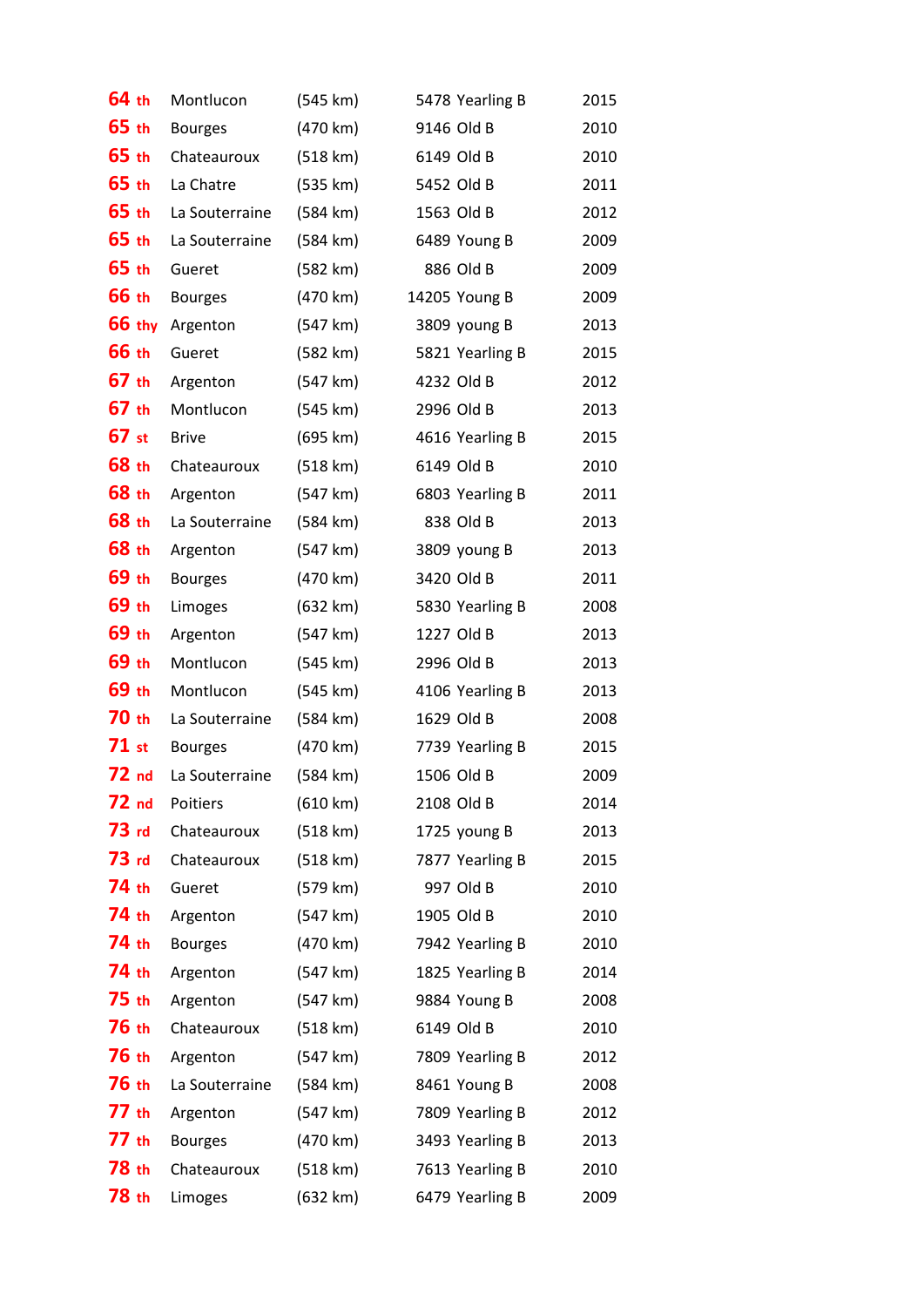| <b>78 th</b> | Montlucon       | (545 km) | 3631 Yearling B | 2014 |
|--------------|-----------------|----------|-----------------|------|
| 79 th        | La Souterraine  | (584 km) | 1602 Old B      | 2010 |
| 80 th        | <b>Bourges</b>  | (470 km) | 14205 Young B   | 2009 |
| 80 th        | Argenton        | (547 km) | 1544 Yearling B | 2013 |
| 81 st        | La Souterraine  | (584 km) | 1563 Old B      | 2012 |
| 81 st        | Argenton        | (547 km) | 4007 Yearling B | 2013 |
| 81 st        | Argenton        | (547 km) | 1544 Yearling B | 2013 |
| $81$ st      | <b>Poitiers</b> | (610 km) | 2708 Yearling B | 2014 |
| $82$ nd      | <b>Bourges</b>  | (470 km) | 6222 Yearling B | 2008 |
| 82 nd        | Montlucon       | (545 km) | 4106 Yearling B | 2013 |
| 83 rd        | Argenton        | (547 km) | 6803 Yearling B | 2011 |
| 83 rd        | <b>Bourges</b>  | (470 km) | 14205 Young B   | 2009 |
| 83 th        | Gueret          | (582 km) | 589 Yearling B  | 2013 |
| 84 th        | La Souterraine  | (584 km) | 8461 Young B    | 2008 |
| 85th         | Argenton        | (547 km) | 3809 young B    | 2013 |
| 86 th        | Limoges         | (632 km) | 1850 Old B      | 2008 |
| 86 th        | Gueret          | (582 km) | 886 Old B       | 2009 |
| 86 th        | La Souterraine  | (584 km) | 650 Old B       | 2014 |
| 87 th        | La Souterraine  | (584 km) | 8461 Young B    | 2008 |
| 87 th        | La Souterraine  | (584 km) | 6489 Young B    | 2009 |
| 87 th        | Argenton        | (547 km) | 5755 young B    | 2014 |
| 88 th        | Limoges         | (632 km) | 3764 Old B      | 2010 |
| 88 th        | Chateauroux     | (518 km) | 7613 Yearling B | 2010 |
| 88 th        | Tulle           | (649 km) | 2037 Yearling B | 2014 |
| 88 th        | Chateauroux     | (518 km) | 4935 young B    | 2014 |
| 88 th        | Tulle           | (649 km) | 4249 Yearling B | 2015 |
| 89 th        | Gueret          | (582 km) | 2328 Old B      | 2013 |
| 90 th        | Gueret          | (579 km) | 997 Old B       | 2010 |
| 91 st        | <b>Bourges</b>  | (470 km) | 5666 Yearling B | 2014 |
| 91 st        | Tours           | (498 km) | 5185 young B    | 2014 |
| 91 st        | Chateauroux     | (518 km) | 5700 Yearling B | 2015 |
| 92 nd        | <b>Bourges</b>  | (470 km) | 9628 Yearling B | 2011 |
| 92 nd        | Gueret          | (582 km) | 978 Old B       | 2008 |
| 92 nd        | <b>Nevers</b>   | (466 km) | 2453 young B    | 2013 |
| <b>92 nd</b> | Issoudun        | (495 km) | 1182 Old B      | 2013 |
| 93 rd        | Argenton        | (547 km) | 4232 Old B      | 2012 |
| 93 rd        | Chateauroux     | (518 km) | 5997 Yearling B | 2012 |
| 93 rd        | Gueret          | (582 km) | 1195 Old B      | 2012 |
| $93$ rd      | La Souterraine  | (584 km) | 3953 young B    | 2014 |
| 94 th        | Gueret          | (582 km) | 1195 Old B      | 2012 |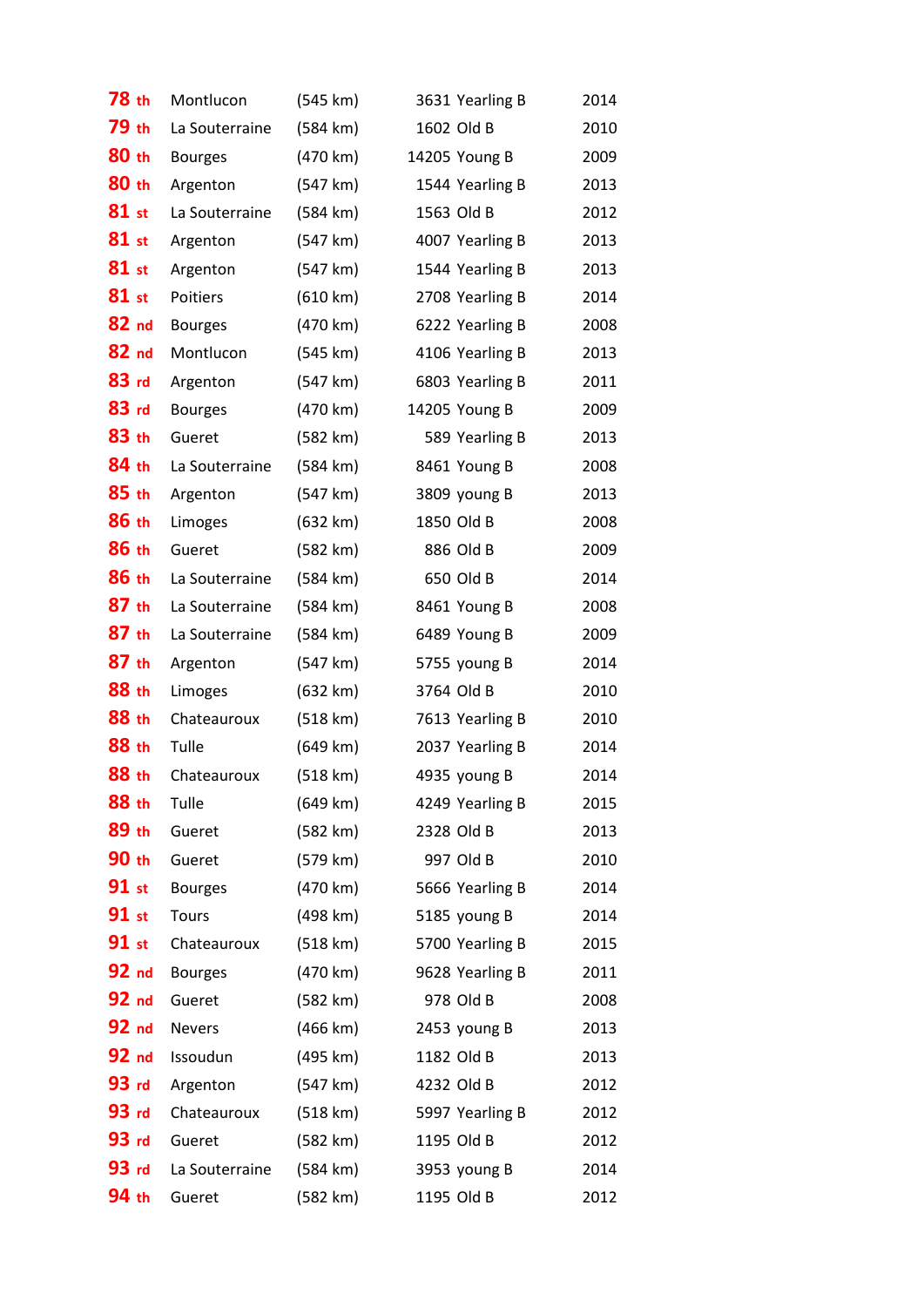| 94 th             | La Souterraine | (584 km)           | 1783 Old B       | 2013 |
|-------------------|----------------|--------------------|------------------|------|
| 94 th             | La Souterraine | (584 km)           | 2246 Yearling B  | 2013 |
| 95 th             | La Chatre      | (535 km)           | 7806 Yearling B  | 2011 |
| 95 th             | Argenton       | (547 km)           | 7809 Yearling B  | 2012 |
| 96 th             | La Souterraine | $(584 \text{ km})$ | 8461 Young B     | 2008 |
| 97 th             | <b>Bourges</b> | (470 km)           | 3834 Old B       | 2010 |
| 97 th             | Argenton       | (547 km)           | 3809 young B     | 2013 |
| 98 th             | Issoudun       | (495 km)           | 3340 young B     | 2013 |
| 99 th             | Chateauroux    | (518 km)           | 7613 Yearling B  | 2010 |
| 99 th             | Chateauroux    | (518 km)           | 8353 Yearling B  | 2010 |
| 100 th            | La Souterraine | (584 km)           | 1629 Old B       | 2008 |
| 100 th            | Argenton       | (547 km)           | 2095 Yearling B  | 2008 |
| $101$ st          | <b>Bourges</b> | (470 km)           | 7942 Yearling B  | 2010 |
| 102 <sub>nd</sub> | La Souterraine | (584 km)           | 1506 Old B       | 2009 |
| $102$ nd          | <b>Bourges</b> | (470 km)           | 11051 Old B      | 2009 |
| 102 <sub>nd</sub> | La Souterraine | (584 km)           | 2246 Yearling B  | 2013 |
| 103 th            | <b>Bourges</b> | (470 km)           | 14205 Young B    | 2009 |
| 104 th            | <b>Bourges</b> | (470 km)           | 3493 Yearling B  | 2013 |
| 104 th            | Issoudun       | (495 km)           | 1182 Old B       | 2013 |
| 104 th            | Limoges        | (667 km)           | 2174 Old B       | 2014 |
| 104 th            | Limoges        | (667 km)           | 3568 Old B       | 2015 |
| 105 th            | Argenton       | (547 km)           | 9884 Young B     | 2008 |
| 106 th            | La Souterraine | $(584 \text{ km})$ | 1274 Old B       | 2011 |
| 106 th            | <b>Bourges</b> | (470 km)           | 12199 Young B    | 2011 |
| 106 th            | Argenton       | (547 km)           | 7850 Yearling B  | 2009 |
| 106 th            | Gueret         | (582 km)           | 2247 Yearling B  | 2014 |
| 106 th            | La Souterraine | $(584 \text{ km})$ | 650 Old B        | 2014 |
| $107$ th          | La Souterraine | (584 km)           | 1274 Old B       | 2011 |
| $107$ th          | Argenton       | (547 km)           | 3809 young B     | 2013 |
| $107$ th          | Argenton       | (547 km)           | 1825 Yearling B  | 2014 |
| $107$ th          | Gueret         | (582 km)           | 3693 Old B       | 2015 |
| 108 th            | Chateauroux    | (518 km)           | 6149 Old B       | 2010 |
| 108 th            | Gueret         | (582 km)           | 1195 Old B       | 2012 |
| 108 th            | <b>Bourges</b> | (470 km)           | 16504 Young B    | 2008 |
| 108 th            | Limoges        | $(632 \text{ km})$ | 6479 Yearling B  | 2009 |
| 108 th            | <b>Bourges</b> | (470 km)           | 10535 Yearling B | 2009 |
| 108 th            | Poitiers       | $(610 \text{ km})$ | 2708 Yearling B  | 2014 |
| 108 th            | <b>Bourges</b> | (470 km)           | 5666 Yearling B  | 2014 |
| $108$ th          | Tours          | (498 km)           | 5185 young B     | 2014 |
| $108$ th          | La Souterraine | (584 km)           | 650 Old B        | 2014 |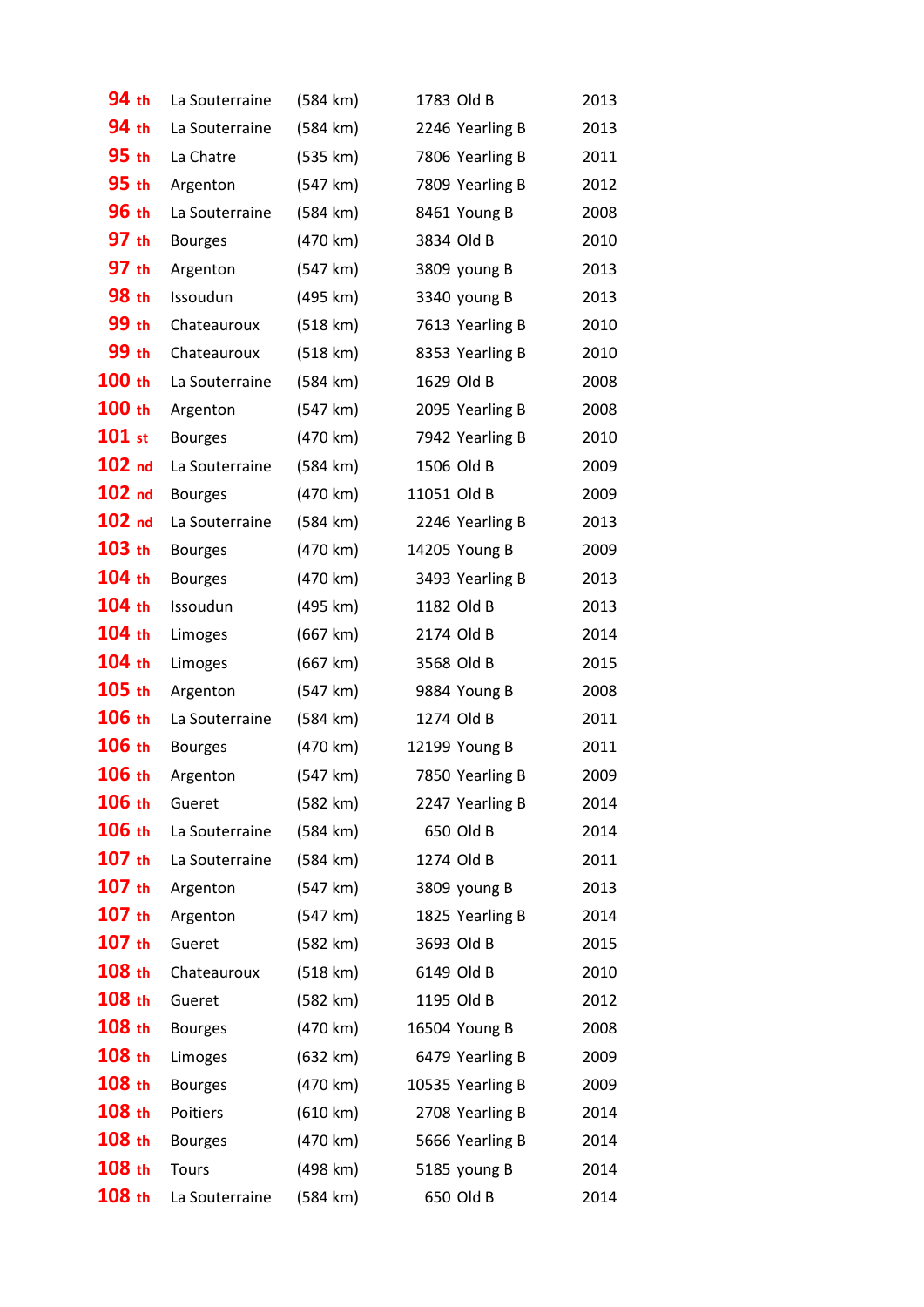| 109 th            | La Souterraine | (584 km)           | 1602 Old B      | 2010 |
|-------------------|----------------|--------------------|-----------------|------|
| 109 th            | Chateauroux    | (518 km)           | 8353 Yearling B | 2010 |
| 109 th            | Montlucon      | (545 km)           | 8766 Yearling B | 2012 |
| 110 th            | Argenton       | (547 km)           | 3740 Old B      | 2011 |
| 110 th            | La Souterraine | $(584 \text{ km})$ | 8461 Young B    | 2008 |
| 110 th            | <b>Bourges</b> | (470 km)           | 5666 Yearling B | 2014 |
| 111 th            | <b>Bourges</b> | (470 km)           | 3803 Old B      | 2013 |
| 111 th            | La Souterraine | (584 km)           | 838 Old B       | 2013 |
| 111 th            | La Souterraine | (584 km)           | 650 Old B       | 2014 |
| 112 th            | Montlucon      | (545 km)           | 4106 Yearling B | 2013 |
| 113 th            | Chateauroux    | (518 km)           | 7613 Yearling B | 2010 |
| 113 th            | Argenton       | (547 km)           | 3809 young B    | 2013 |
| 113 th            | Tulle          | (649 km)           | 1817 Old B      | 2014 |
| $114$ th          | La Souterraine | (584 km)           | 6489 Young B    | 2009 |
| 114 th            | Argenton       | (547 km)           | 4007 Yearling B | 2013 |
| 114 th            | La Souterraine | (584 km)           | 838 Old B       | 2013 |
| $114$ th          | Montlucon      | (545 km)           | 3631 Yearling B | 2014 |
| 114 th            | Chateauroux    | (518 km)           | 4935 young B    | 2014 |
| $115$ th          | <b>Bourges</b> | (470 km)           | 7838 Old B      | 2008 |
| $115$ th          | Montlucon      | (545 km)           | 4106 Yearling B | 2013 |
| $115$ th          | Chateauroux    | (518 km)           | 7877 Yearling B | 2015 |
| 116 th            | La Souterraine | (584 km)           | 1274 Old B      | 2011 |
| 116 th            | Limoges        | (632 km)           | 6479 Yearling B | 2009 |
| 116 th            | <b>Nevers</b>  | (466 km)           | 633 Old B       | 2013 |
| 116 th            | Chateauroux    | (518 km)           | 1608 Yearling B | 2015 |
| 116 th            | <b>Bourges</b> | (470 km)           | 7739 Yearling B | 2015 |
| $117$ th          | La Souterraine | (584 km)           | 1506 Old B      | 2009 |
| $117$ th          | <b>Bourges</b> | (470 km)           | 11051 Old B     | 2009 |
| $117$ th          | La Souterraine | (584 km)           | 650 Old B       | 2014 |
| 118 th            | La Souterraine | (584 km)           | 1274 Old B      | 2011 |
| 118 th            | Gueret         | (582 km)           | 1195 Old B      | 2012 |
| 118 th            | La Souterraine | (584 km)           | 1563 Old B      | 2012 |
| 118 th            | Gueret         | (582 km)           | 2328 Old B      | 2013 |
| 118 th            | Argenton       | (547 km)           | 3809 young B    | 2013 |
| 118 <sub>th</sub> | Chateauroux    | (518 km)           | 1725 young B    | 2013 |
| 118 th            | Tulle          | (649 km)           | 2037 Yearling B | 2014 |
| $119$ th          | La Souterraine | (584 km)           | 1563 Old B      | 2012 |
| 120 <sub>th</sub> | Argenton       | (547 km)           | 1546 Yearling B | 2011 |
| $120$ th          | Montlucon      | (545 km)           | 8766 Yearling B | 2012 |
| $120$ th          | Issoudun       | (495 km)           | 3340 young B    | 2013 |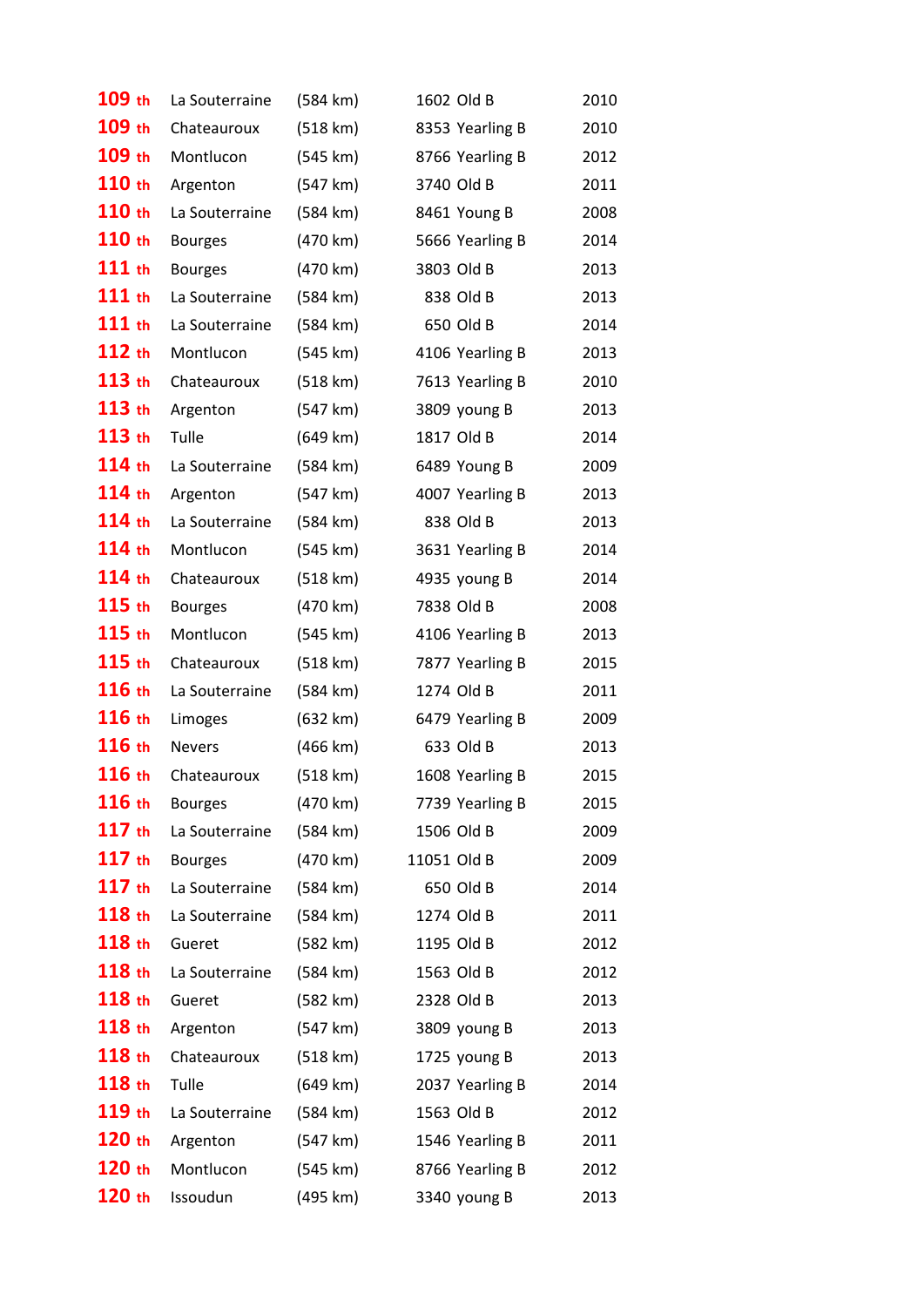| 120 th            | Issoudun       | (495 km)           | 1182 Old B       | 2013 |
|-------------------|----------------|--------------------|------------------|------|
| 120 th            | Chateauroux    | (518 km)           | 1725 young B     | 2013 |
| 120 th            | Montlucon      | (545 km)           | 3631 Yearling B  | 2014 |
| 120 th            | Gueret         | (582 km)           | 5821 Yearling B  | 2015 |
| $121$ st          | Argenton       | (547 km)           | 8912 Young B     | 2009 |
| $121$ st          | Gueret         | (582 km)           | 5034 Young B     | 2009 |
| $121$ st          | <b>Nevers</b>  | (466 km)           | 633 Old B        | 2013 |
| $122$ nd          | Argenton       | (547 km)           | 7132 Yearling B  | 2010 |
| $122$ nd          | Gueret         | (582 km)           | 5692 Young B     | 2008 |
| 122 <sub>nd</sub> | Chateauroux    | (518 km)           | 1725 young B     | 2013 |
| $123$ rd          | Argenton       | (547 km)           | 6803 Yearling B  | 2011 |
| $123$ rd          | Gueret         | (582 km)           | 5034 Young B     | 2009 |
| $123$ rd          | La Souterraine | $(584 \text{ km})$ | 6489 Young B     | 2009 |
| $123$ rd          | La Souterraine | (584 km)           | 1506 Old B       | 2009 |
| $123$ rd          | <b>Nevers</b>  | (466 km)           | 633 Old B        | 2013 |
| $123$ rd          | Limoges        | (667 km)           | 3568 Old B       | 2015 |
| $124$ th          | Gueret         | (582 km)           | 978 Old B        | 2008 |
| $124$ th          | La Souterraine | (584 km)           | 6489 Young B     | 2009 |
| $124$ th          | La Souterraine | (584 km)           | 3953 young B     | 2014 |
| $125$ th          | La Souterraine | $(584 \text{ km})$ | 6005 Young B     | 2011 |
| $125$ th          | Gueret         | (582 km)           | 1195 Old B       | 2012 |
| $125$ th          | La Souterraine | (584 km)           | 8461 Young B     | 2008 |
| $125$ th          | Montlucon      | (545 km)           | 4106 Yearling B  | 2013 |
| $126$ th          | <b>Bourges</b> | (470 km)           | 3403 Old B       | 2012 |
| 126 th            | <b>Nevers</b>  | (466 km)           | 2453 young B     | 2013 |
| 126 th            | <b>Bourges</b> | (470 km)           | 5666 Yearling B  | 2014 |
| 126 th            | La Souterraine | $(584 \text{ km})$ | 650 Old B        | 2014 |
| $127$ th          | La Souterraine | (584 km)           | 1602 Old B       | 2010 |
| $127$ th          | La Souterraine | (584 km)           | 6005 Young B     | 2011 |
| $127$ th          | Chateauroux    | (518 km)           | 5997 Yearling B  | 2012 |
| 128 th            | Argenton       | (547 km)           | 4232 Old B       | 2012 |
| 128 th            | Montlucon      | (545 km)           | 8766 Yearling B  | 2012 |
| 129 th            | <b>Bourges</b> | (470 km)           | 9146 Old B       | 2010 |
| 129 th            | La Souterraine | $(584 \text{ km})$ | 1274 Old B       | 2011 |
| $129$ th          | <b>Brive</b>   | (698 km)           | 3271 Old B       | 2012 |
| 129 th            | Gueret         | (582 km)           | 2328 Old B       | 2013 |
| 130 <sub>th</sub> | <b>Bourges</b> | (471 km)           | 11729 Young B    | 2010 |
| 130 <sub>th</sub> | Montlucon      | (545 km)           | 6083 Old B       | 2012 |
| 130 <sub>th</sub> | <b>Bourges</b> | $(470 \text{ km})$ | 6504 Yearling B  | 2008 |
| 130 th            | <b>Bourges</b> | (470 km)           | 10535 Yearling B | 2009 |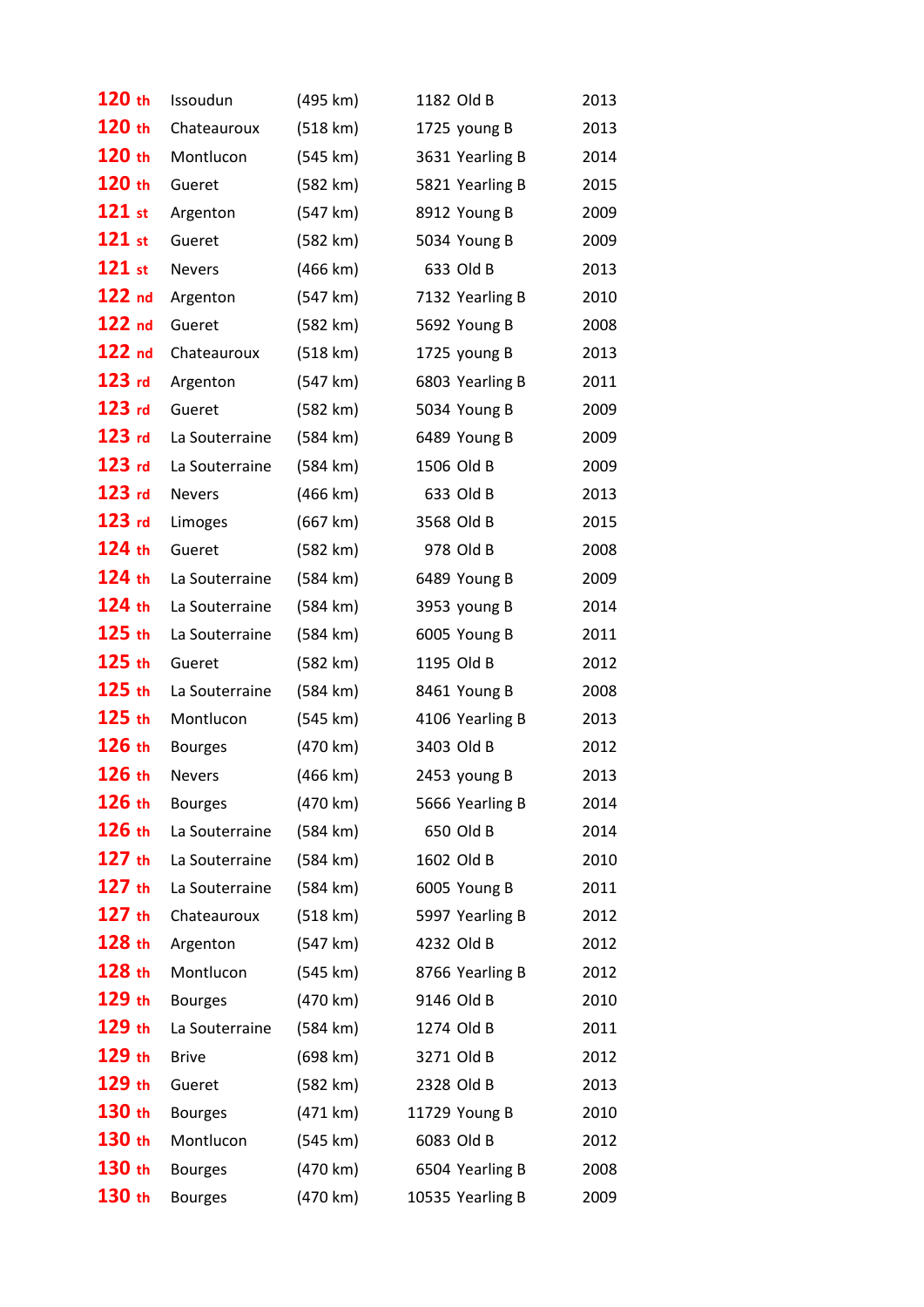| 131 st            | La Souterraine | (584 km)           | 1602 Old B      | 2010 |
|-------------------|----------------|--------------------|-----------------|------|
| $131$ st          | Gueret         | (582 km)           | 978 Old B       | 2008 |
| 131 st            | Gueret         | (582 km)           | 3114 Yearling B | 2013 |
| 132 nd            | Limoges        | (632 km)           | 1987 Old B      | 2010 |
| 132 nd            | <b>Bourges</b> | (470 km)           | 5666 Yearling B | 2014 |
| $133$ rd          | Montlucon      | (545 km)           | 6083 Old B      | 2012 |
| 133 rd            | Argenton       | (547 km)           | 9884 Young B    | 2008 |
| $133$ rd          | Gueret         | (582 km)           | 978 Old B       | 2008 |
| $133$ rd          | Chateauroux    | (518 km)           | 1725 young B    | 2013 |
| $133$ rd          | <b>Bourges</b> | (470 km)           | 5666 Yearling B | 2014 |
| 134 th            | Gueret         | (579 km)           | 997 Old B       | 2010 |
| 134 th            | Issoudun       | (495 km)           | 1182 Old B      | 2013 |
| 134 th            | <b>Bourges</b> | (470 km)           | 5666 Yearling B | 2014 |
| 134 th            | Chateauroux    | (518 km)           | 1608 Yearling B | 2015 |
| $135$ th          | Argenton       | (547 km)           | 9884 Young B    | 2008 |
| $135$ th          | Chateauroux    | (518 km)           | 3442 Yearling B | 2013 |
| $135$ th          | Chateauroux    | (518 km)           | 7877 Yearling B | 2015 |
| 136 th            | Gueret         | (582 km)           | 1195 Old B      | 2012 |
| $137$ th          | <b>Bourges</b> | (470 km)           | 9146 Old B      | 2010 |
| $137$ th          | Argenton       | (547 km)           | 9884 Young B    | 2008 |
| $137$ th          | La Souterraine | (584 km)           | 1506 Old B      | 2009 |
| $137$ th          | Argenton       | (547 km)           | 4007 Yearling B | 2013 |
| $137$ th          | La Souterraine | $(584 \text{ km})$ | 1921 Yearling B | 2014 |
| $137$ th          | <b>Bourges</b> | (470 km)           | 6802 young B    | 2014 |
| 138 th            | <b>Bourges</b> | (470 km)           | 7942 Yearling B | 2010 |
| 138 th            | La Souterraine | (584 km)           | 8461 Young B    | 2008 |
| 139 th            | <b>Bourges</b> | (470 km)           | 7942 Yearling B | 2010 |
| 139 th            | La Souterraine | (584 km)           | 1274 Old B      | 2011 |
| $139$ th          | <b>Bourges</b> | (470 km)           | 5666 Yearling B | 2014 |
| 140 th            | Chateauroux    | (518 km)           | 7613 Yearling B | 2010 |
| 140 th            | La Souterraine | (584 km)           | 1274 Old B      | 2011 |
| 140 th            | Chateauroux    | (518 km)           | 5997 Yearling B | 2012 |
| $141$ st          | Argenton       | (547 km)           | 7809 Yearling B | 2012 |
| $141$ st          | La Souterraine | (584 km)           | 6618 young B    | 2012 |
| $141$ st          | Limoges        | (632 km)           | 2163 Old B      | 2009 |
| $141$ st          | <b>Bourges</b> | (470 km)           | 5666 Yearling B | 2014 |
| 142 <sub>nd</sub> | Chateauroux    | (518 km)           | 1725 young B    | 2013 |
| 142 <sub>nd</sub> | La Souterraine | (584 km)           | 1783 Old B      | 2013 |
| 142 <sub>nd</sub> | La Souterraine | (584 km)           | 1921 Yearling B | 2014 |
| 142 <sub>nd</sub> | <b>Bourges</b> | (470 km)           | 5666 Yearling B | 2014 |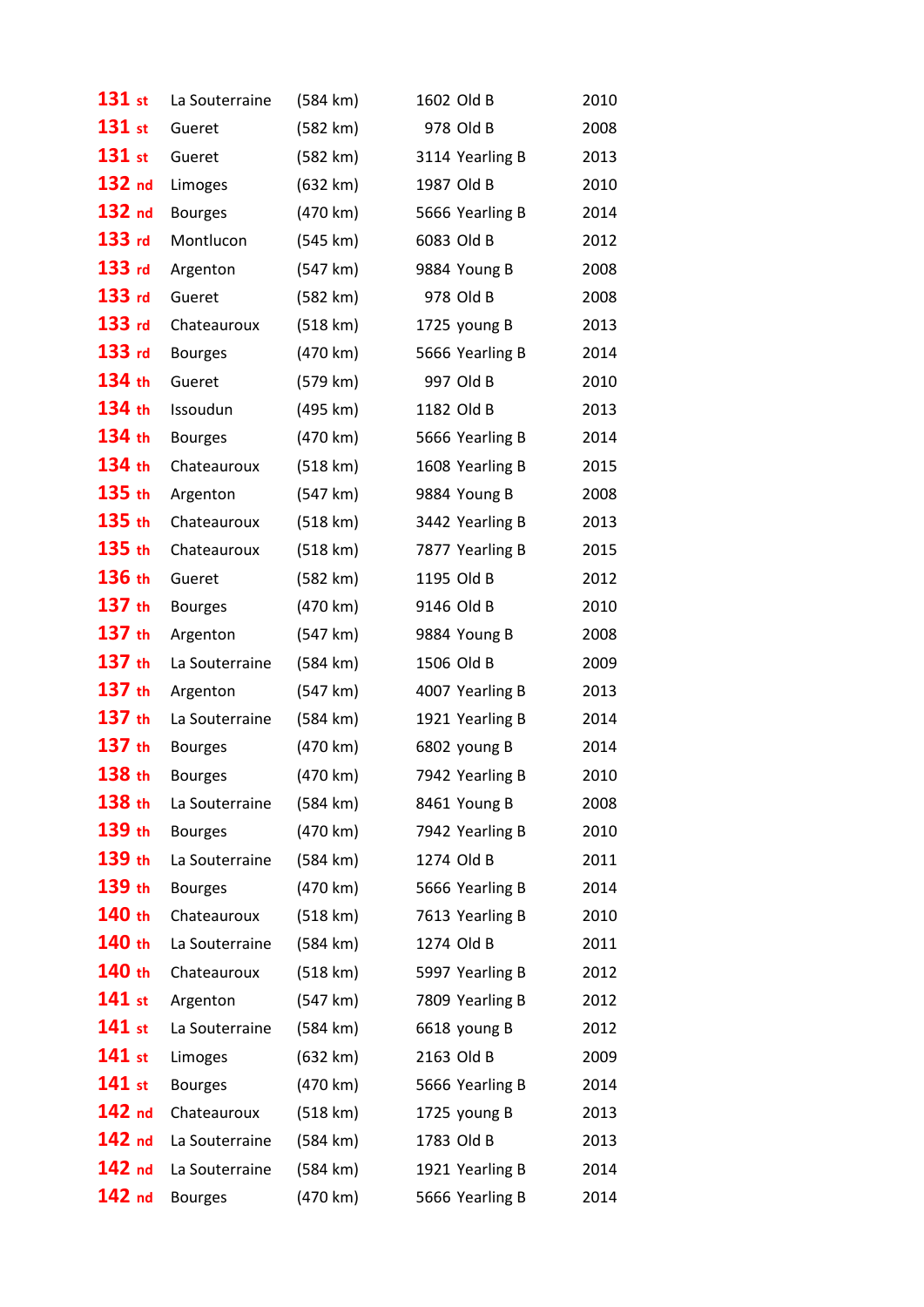| 143 rd | <b>Bourges</b> | (470 km) | 9821 Old B      | 2011 |
|--------|----------------|----------|-----------------|------|
| 143 rd | Gueret         | (582 km) | 5692 Young B    | 2008 |
| 143 rd | Gueret         | (582 km) | 978 Old B       | 2008 |
| 143 rd | Montlucon      | (545 km) | 3631 Yearling B | 2014 |
| 143 rd | La Souterraine | (584 km) | 650 Old B       | 2014 |
| 144 th | Gueret         | (582 km) | 3114 Yearling B | 2013 |
| 144 th | Gueret         | (582 km) | 3693 Old B      | 2015 |
| 145 th | La Souterraine | (584 km) | 1602 Old B      | 2010 |
| 145 th | Argenton       | (547 km) | 1546 Yearling B | 2011 |
| 145 th | La Souterraine | (584 km) | 8461 Young B    | 2008 |
| 145 th | La Souterraine | (584 km) | 838 Old B       | 2013 |
| 145 th | <b>Tours</b>   | (498 km) | 5185 young B    | 2014 |
| 146 th | La Souterraine | (584 km) | 1602 Old B      | 2010 |
| 146 th | <b>Bourges</b> | (470 km) | 16504 Young B   | 2008 |
| 146 th | <b>Bourges</b> | (470 km) | 6222 Yearling B | 2008 |
| 146 th | Argenton       | (547 km) | 3809 young B    | 2013 |
| 146 th | <b>Bourges</b> | (470 km) | 2244 Yearling B | 2014 |
| 146 th | Argenton       | (547 km) | 3093 Yearling B | 2015 |
| 147 th | Gueret         | (579 km) | 997 Old B       | 2010 |
| 147 th | La Souterraine | (584 km) | 1602 Old B      | 2010 |
| 148 th | Gueret         | (579 km) | 997 Old B       | 2010 |
| 148 th | Chateauroux    | (518 km) | 5997 Yearling B | 2012 |
| 148 th | <b>Bourges</b> | (471 km) | 5333 Yearling B | 2012 |
| 148 th | La Souterraine | (584 km) | 3953 young B    | 2014 |
| 149 th | Argenton       | (547 km) | 8624 young B    | 2012 |
| 149 th | <b>Bourges</b> | (471 km) | 5333 Yearling B | 2012 |
| 149 th | Chateauroux    | (518 km) | 4158 Yearling B | 2014 |
| 149 th | La Souterraine | (584 km) | 3953 young B    | 2014 |